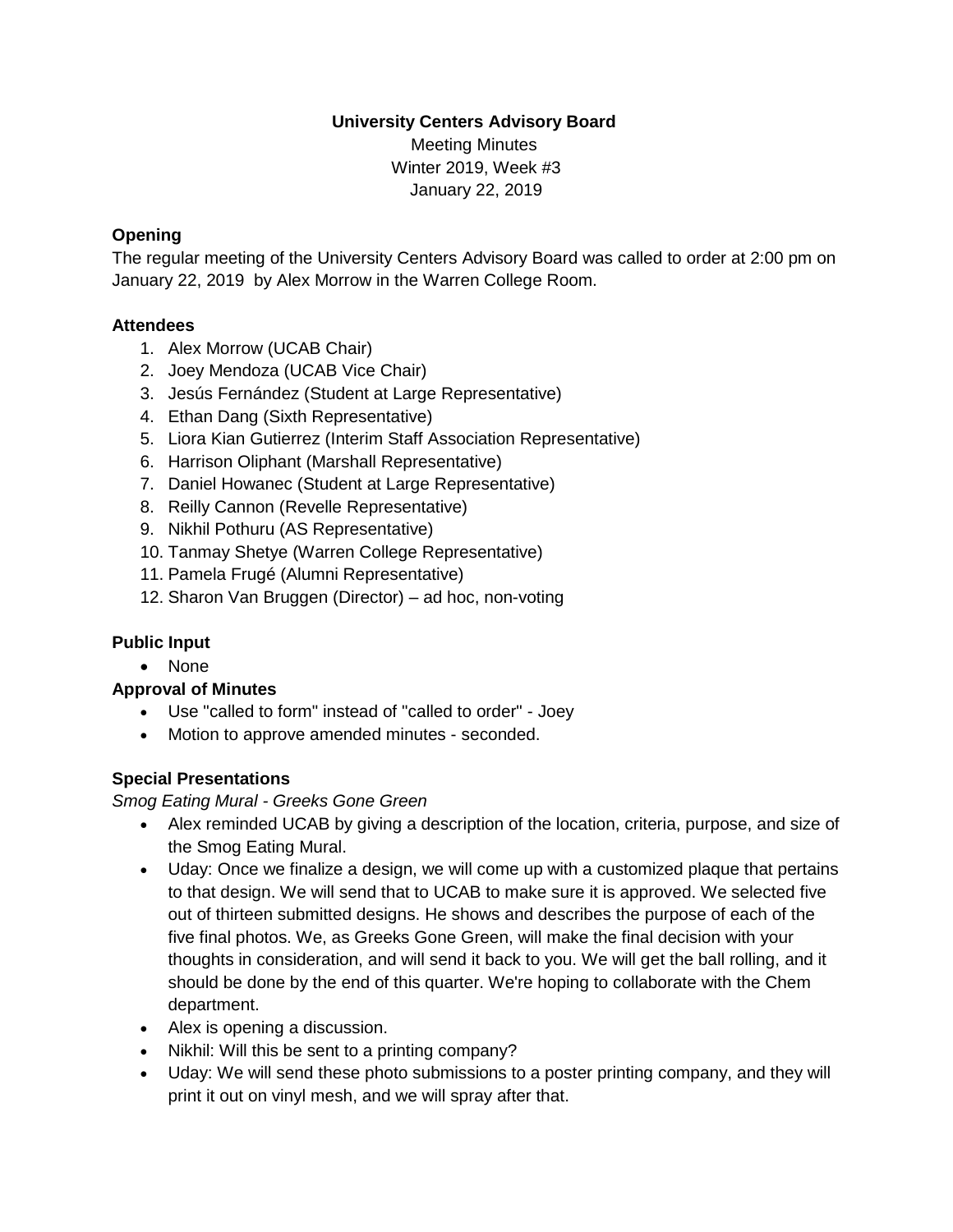- Joey: How many finalists would you be expecting from us?
- Uday: we just ask that you pick what will be aesthetically acceptable, and from what you pick, we would have the final say.
- Nikhil, Harrison, Tanmay, and Daniel like the middle one. The middle one shows the environment.
- Uday: its most important that we show the technology like this and show that it has a natural effect in cost effective manner. That's why I really hope the chem department gets back to us. A lot of people don't know this technology exists.
- Joey: A lot of campus tours start at that spot. Also, there is a C02 reduction counter that is down the street of us where the seven vices and virtues art piece is. We, for a science and technology campus, are well known for our public arts. Take that into consideration when deciding what to put on the wall.
- Nikhil: will there be a plaque?
- Uday: Yes. We will have a paragraph that describes the art and UCAB and Greeks Gone Green.
- Alex: I believe UCSD is trying to go carbon neutral soon. That's another piece of information to help with your decision.
- Nikhil: Where will this mural be again?
- Uday: By the ATMs right over here.
- Alex: Any other questions, concerns, or opinions?
- Joey: A lot of people set up tents, stands, and stuff in front of that will. Will we be able to secure that space so people can see it for a few weeks when it goes up? Yield to Sharon.
- Sharon: This is a site-specific installation, and you must know by putting it in there, other things happen in that space. University Centers won't restrict events unless UCAB asks.
- Alex: I have heard about two different choices, number three and number five. Shall we take a vote on just those two? Who votes for number three? Seven votes for the San Diego bike. Number five? Three for the Sequoia.
- Uday: We will take the feedback and decide! Thank you

## *Sharon: Space*

- Sharon: I won't spend a lot of time on this, as I will email you both presentations to look over for the retreat. We got assessments from many different groups that relates to what we have been talking about with space.
- Sharon goes over the PowerPoint presentation about feedback on space issues from principal members, faculty and staff, and students. This presentation will be sent to all of UCAB.
- The presentation goes through the important points that were brought up by each survey. Main points were regarding: Meeting/Events Space, Storage/Common Spaces, and Ideas for Space.
- Alex: any questions for Sharon?
- None.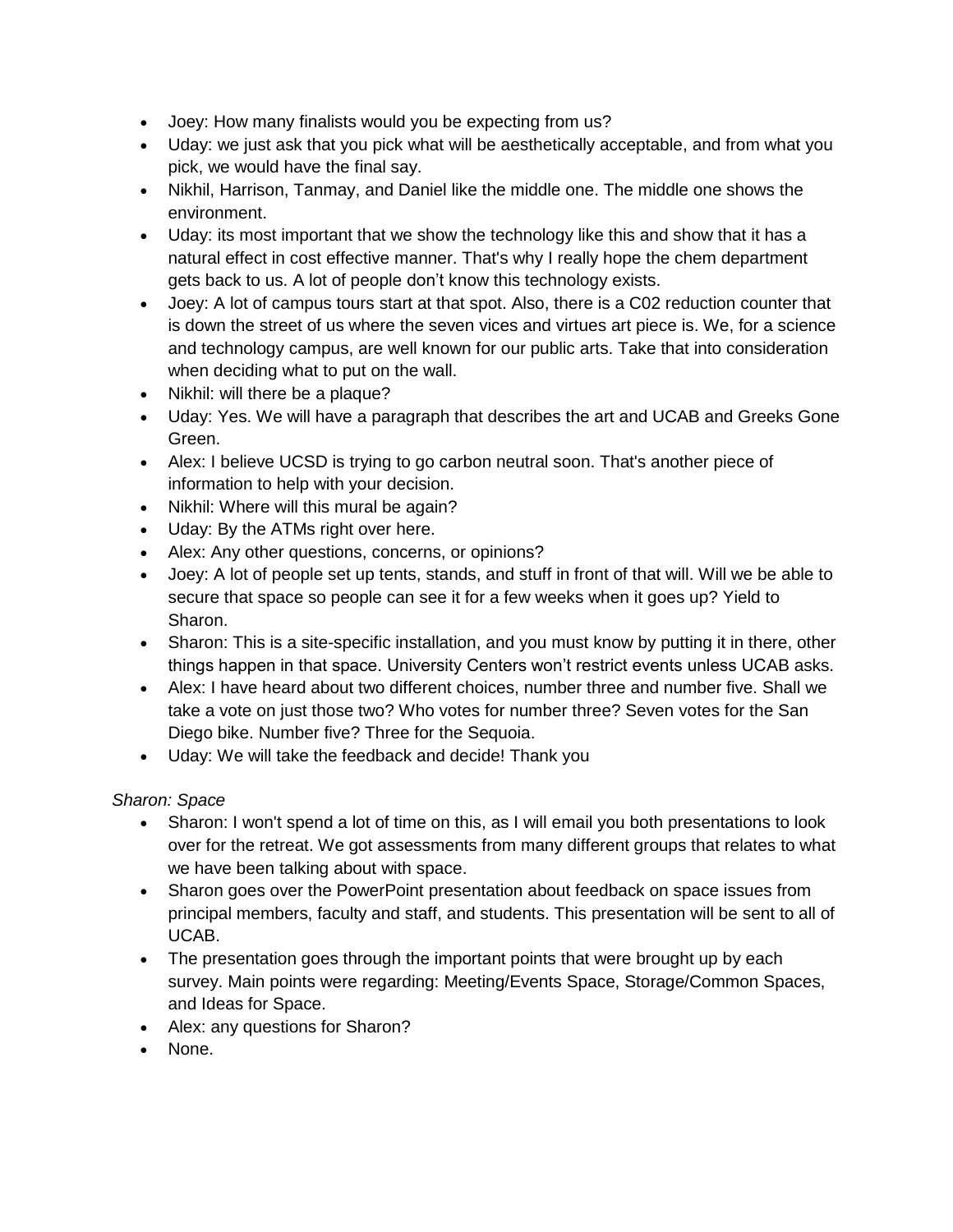## **Chair Report**

- Retreat is on Thursday in the ERC Room for 2-4. Office of Strategic Initiatives is going to talk to us to facilitate a discussion to see what we, everyone, values. They will help us decide what comes as a priority. Please come. Joey and I will be sitting in with you as discussion, not as facilitators, during the OSI discussion.
- Liora: Will we have a layout of the whole Price Center? Some of us are visual learners.
- Alex: Yield to Sharon.
- Sharon: Yes, there are maps online at the website.

## **Vice Chair Report**

- The Lab will have an event, we will discuss it at Tech Fee Subsidies. Joey gives background on the event for voting later in the meeting.
- I'm not sure if you have noticed that students requesting Tech Fee Subsidies are coming in late to our UCAB meetings, and we need to re-order our meetings to accommodate them. What that does is cause disruption. I want to add to New Business, so we can decide on a New Policy that I will abide to. They need to follow the rules that are explicitly explained on our website.

## **Director Report**

- We are working on refreshing our website and that is almost complete. The campus IT team is testing to make sure it's okay. This will likely go live by the end of this week, and if not, by the end of the month. As soon as it happens, I will let you know.
- The board will need to discuss Blue Pepper, as they are at the time where we need to decide if we want to renew them or find a new use for the space. You'll want to start asking your constituents what you want to do with this space. Either this week or the week after, we will have a formal presentation from the retail side.

## **New Business**

## *Tech Fee Subsidy: The Lab*

- Alex: Event called Art Counts by the Lab. The costs were estimated at \$581, and they are requesting \$500. The expected attendance is 200 students.
- The event meets 5 of the 8 criteria.
- Is there a motion to fund the lab for 200\$?
- Motion to fund the Lab for 200\$, and seconded.

## *Cash Policy*

- Alex received an email from someone concerned that Seed and Sprout does not accept cash. Alex reads email out loud.
- Alex offers to open discussion
- Tanmay: This problem comes up because they give the food first, but if you can't pay with cash, you are denied the food that is ready for you.
- Joey: It isn't your food yet if you haven't paid for it. The critics might be out of touch, because most people in college use Venmo or non-physical cash services. Cash is antiquated. We have a lot more options with a card, because we don't depend on that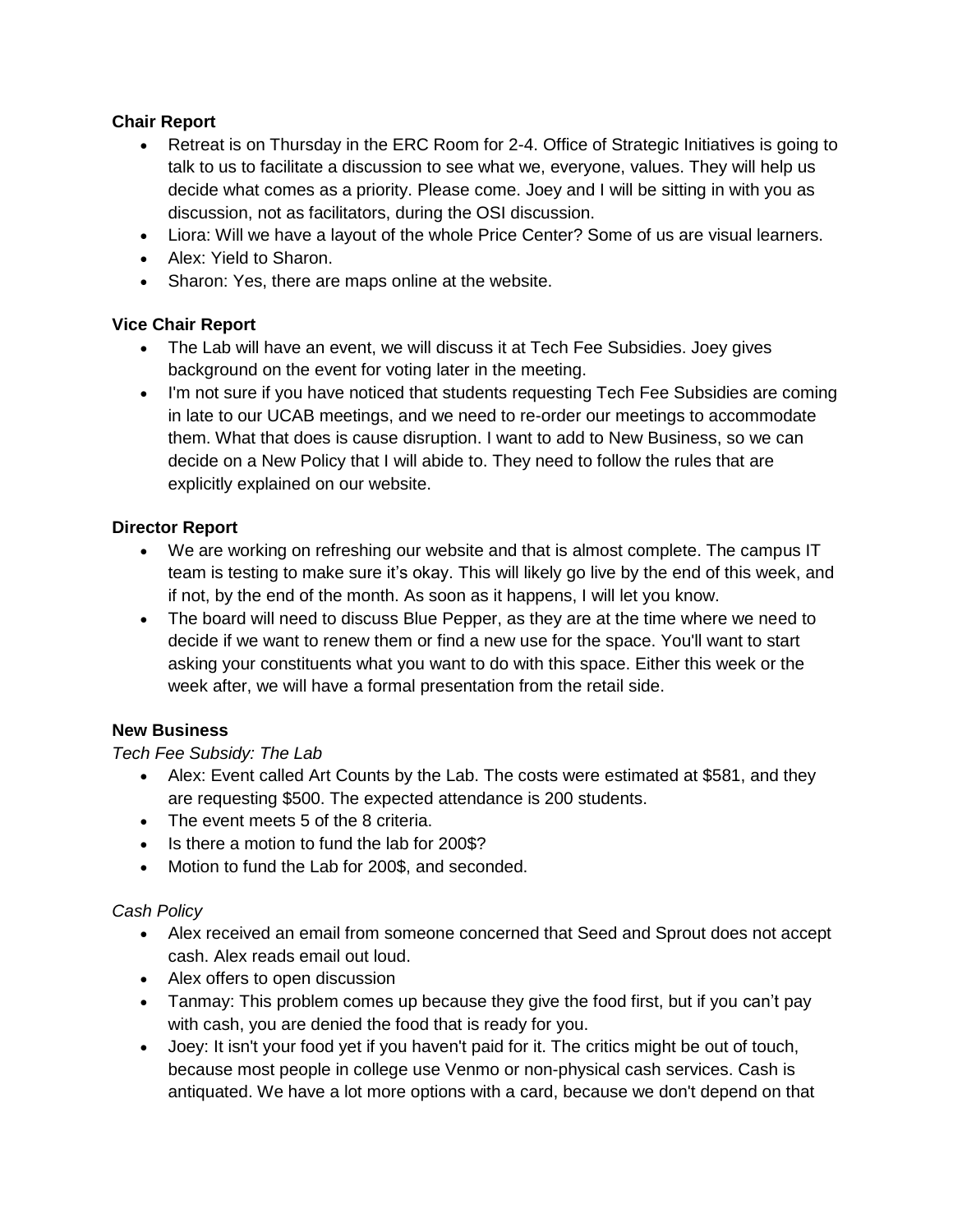currency anymore. Seed and Sprout did not do this to exclude. If you are a small business order, Cash Handling is a huge financial cost on your operational cost. This doesn't seem like that much of an issue, even though I personally struggle financially. Is it part of our lease that says they must take cash?

- Sharon: They must take multiple forms of payment, but they do not need to do it for cash. And yes, they did make the decision to reduce operational cost.
- Pamela: The vendors here on campus aren't just targeted for students, but for the campus community in entirety. To me, it does feel a little shocking and possibly discriminatory if you can pay but can't. If they are going to do it, they must make it extremely clear. It does kind of put a space between them and the community. It is also one of the supposedly "healthy" places on campus, and they are creating a barrier.
- Liora: It is very informational for me to know the reason why they don't take it, but they must make it clear.
- Jesus: Aside from proper signage, I think paying first must be necessary. It would create more clarity and fewer lines.
- Pamela: Out of curiosity, what do they do with the food that has already been made, but hasn't been paid for?
- Sharon: Probably tossed.
- Joey: I just want to remind everyone that the reason why we have special retail places is to keep the cost down. In order to keep that lower, we need to keep retail owners successful. Restructuring things has a huge effect on them. It is within their choice to allow themselves to not take cash. Right now, there are no rules saying that cash must be accepted.
- Sharon: There is a lot to think about here. I advise you to get feedback from your constituents. This is a very new issue and we need more information. We have had a few complaints about this, and the complaints have gone directly to the vendor.
- Alex: I will table this discussion for time's sake and ask you to talk to your constituents and bring feedback next week.
- Motion to table and Seconded.
- Motion to table Tech Fee Subsidy Policy discussion to next week, and Seconded.

## **Member Reports**

• None

## **Open Forum**

• None

## **Announcements**

- Sharon: It is Commuter Appreciation Week. There are also a few events for Black History Month.
- Pamela: Black History Month Calendar is live online. Lots of wonderful events happening throughout the month. Saturday the 23rd of February there is an annual scholarship lunch. The Theme is "Migration". We have an author speaker. Great opportunity. UCSD